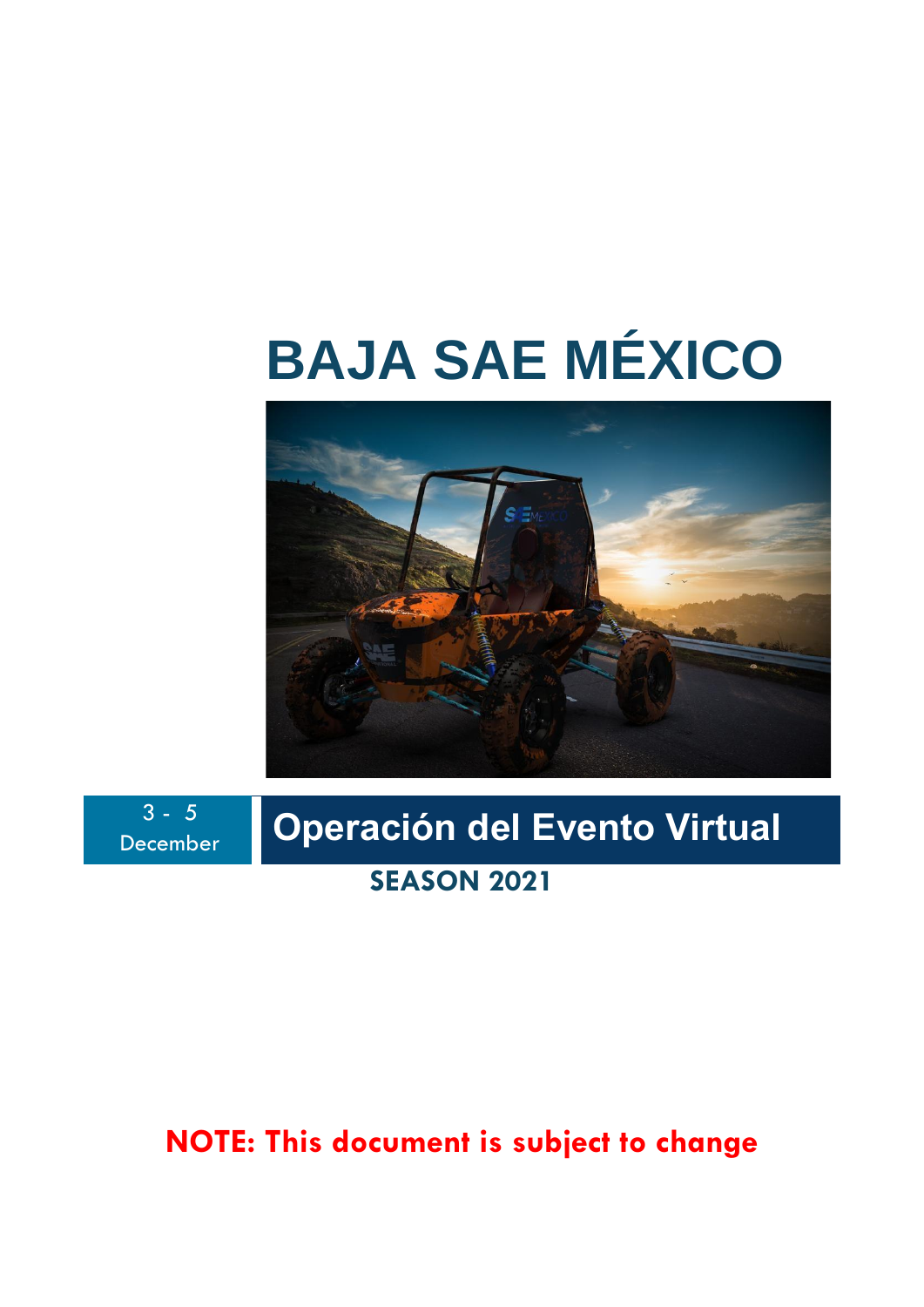#### **TABLE OF CONTENTS**

|                                                 | Pag. 2               |
|-------------------------------------------------|----------------------|
| Description of the Design Event _______________ | Pag 3-7              |
|                                                 | Pag 8-11             |
|                                                 | Pag. 12              |
| <b>Presentation Times</b>                       | Pag. 13 <sub>.</sub> |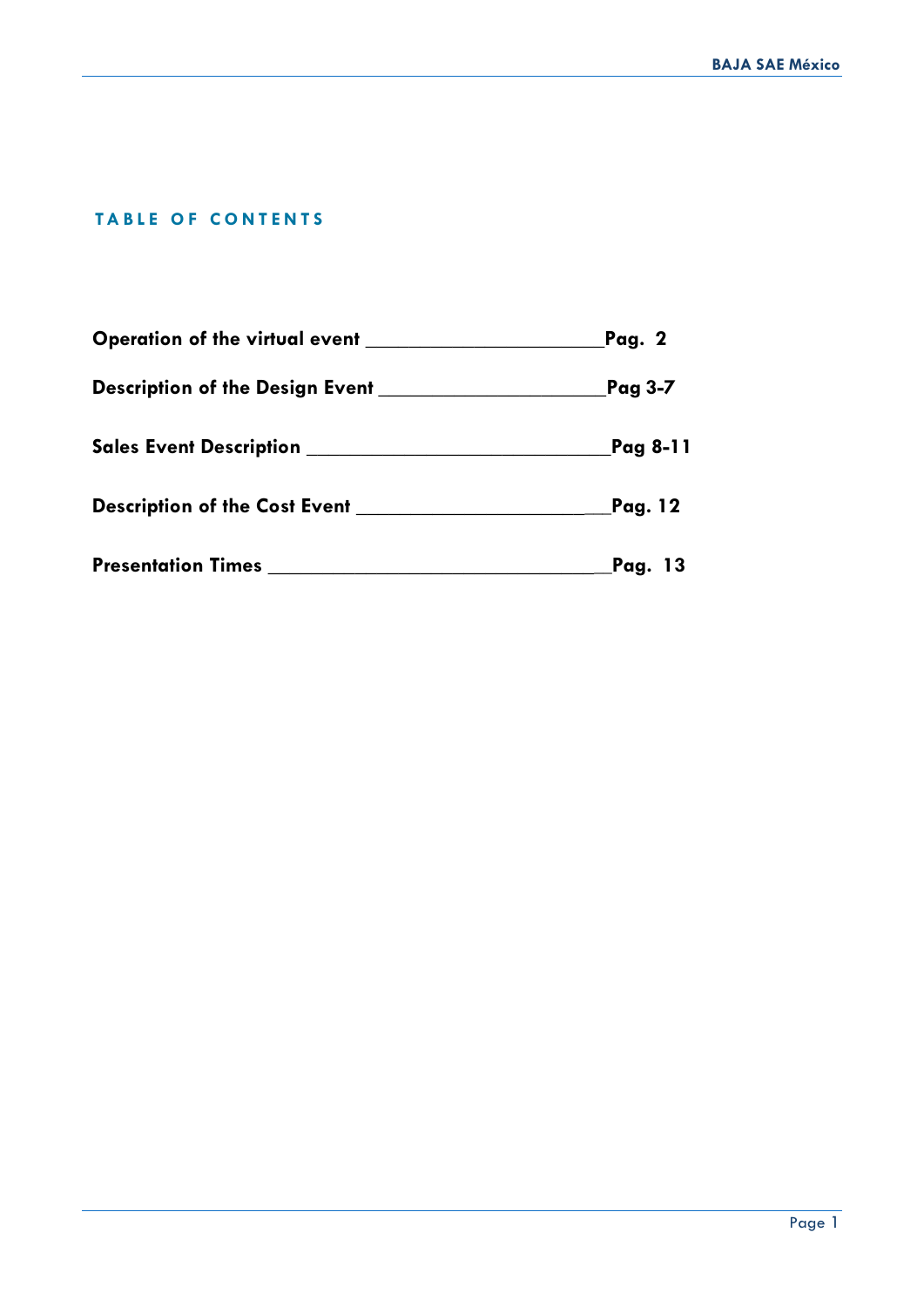## BAJA SAE México

#### **O P E R A C I Ó N D EL EVENTO VIRTUAL**

#### THE BAJA SAE 2020 VIRTUAL COMPETITION WILL BE HELD IN THREE PARTS:

The BAJA SAE MEXICO 2021 event will take place virtually, the evaluation of this year's design, sales and costs will follow the basic procedure of the previous year.

#### STATISTICAL PRESENTATIONS

All teams will be assigned a schedule to make their submission to the judges via the Zoom platform. Teams will receive the details by email. The schedule will be determined and each team will receive an email to specify the time of their oral presentation.

Note: Static schedule will also be provided in this manual.

**The design presentation will take place on December 4th and 5th. The presentation of Costs will take place on December 3rd. The sales presentation will take place on December 3rd.**

#### **SAE would like to make the following clarifications regarding the Virtual Events of 2021:**

-• Definition of participation in "Part 1: Static Presentations": teams must submit all required documents according to the rules and deadlines for action.

-• Participating in "Part 2: Virtual Event Day": Our experts are happy to connect with you; to be able to assist them in their presentations, creating a skills workshop by hosting several technical sessions and more in the expert room. All team members are invited to participate, even if their team does not participate in the static assessment.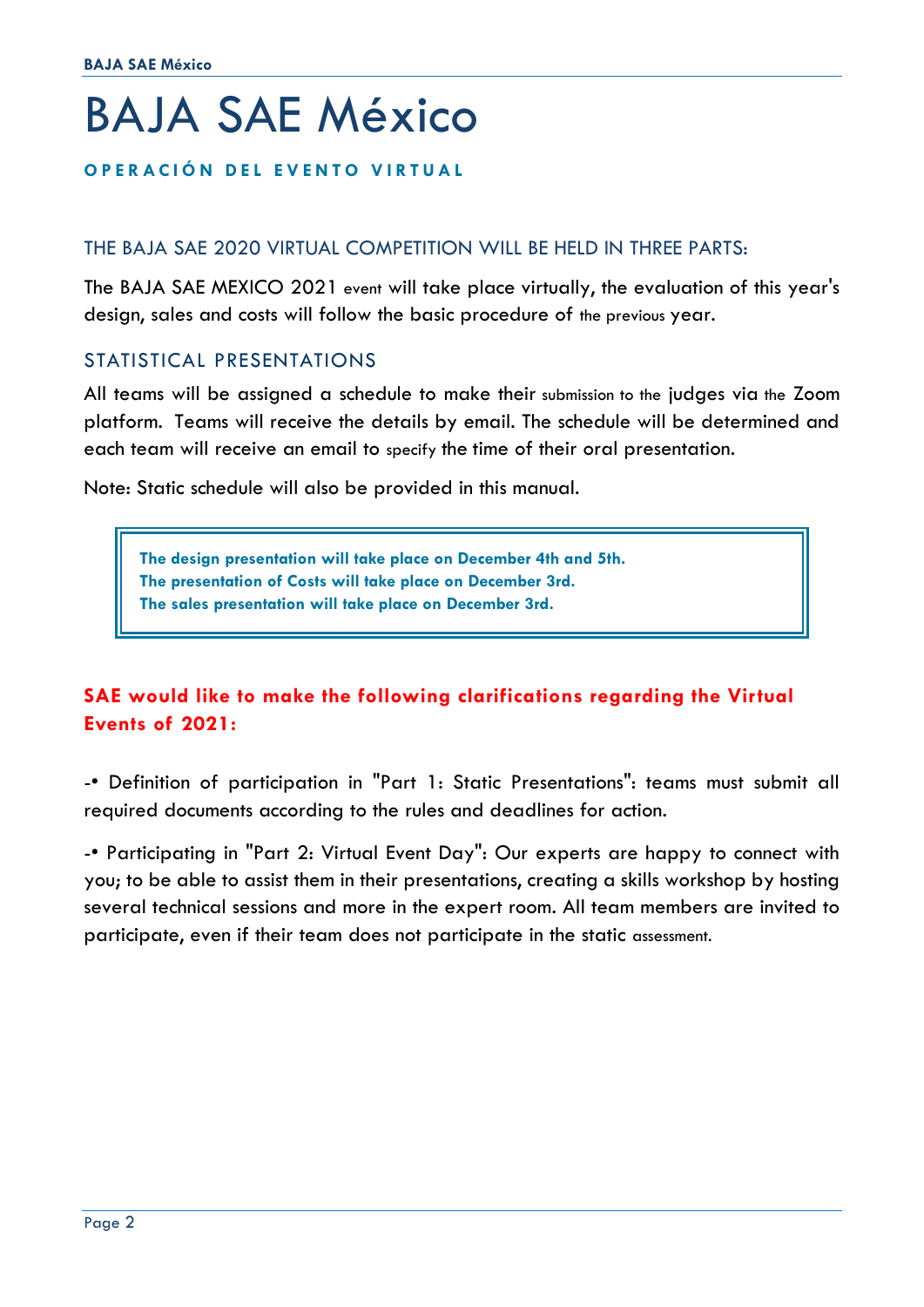## BAJA SAE México **DESIGN**

#### **Evaluation procedures of the virtual design Baja SAE 2021**

The design evaluation for 2021will follow a virtual format, but the content and evaluation criteria will be essentially the same as those of past face-to-face events, with a small change in scoring percentages (details below). Below you will find the procedure and general information about the part of the competition related to the evaluation of the design. Please familiarize yourself and your team with the process and design section of the rules (C3.1) for an effective and efficient design evaluation.

#### **Procedures.**

In the initial evaluation, each team will be evaluated once, in a room, by an integrated panel of design judges. Thetotal points will be determined by the panel of judges as a whole, since, if the vehicle is judged in its entirety, it may not match the sum of the categories.

The evaluation of the virtual design will be a presentation format using a meeting of the teams on Zoom. Your team can use a presentation format .pptx of your choice, itis recommended that presentations are fluid and dynamic.

The overall flow of design evaluation should be like previous face-to-faceevents. Each competition team will begin its evaluation period in each room by presenting a summary of the car design according to the system, delivered by one (or more) person (probably the captain) to the entire panel of judges (covering the users, needs, specifications and values that guided the design process; key concept and configuration results).

Each of the members of the judging panel has a specialty: transmission, chassis/ergonomics, steering/suspension/brakes, and ther-side (which will evaluate the entire vehicle, as well as the system integration). "Students will be judged on the creation of design specifications and the ability to meet those specifications, computer-aided writing, analysis, testing and development, manufacturing, maintenance, system integration and the way the vehicle works together. Each of these engineering parts.

#### **Note on Testing/Validation and Correlation of Analysis and Testing:**

We realize that many Baja SAE cars were not finished and therefore much of the planned full vehicle testing could not be completed. Instead of evaluating the tests and validation that were run as we normally would during an in-personevent, we will evaluate the teams' test and validation plans and how the teams planned to correlate their analyses and tests. Scoring percentages have been adjusted as a result.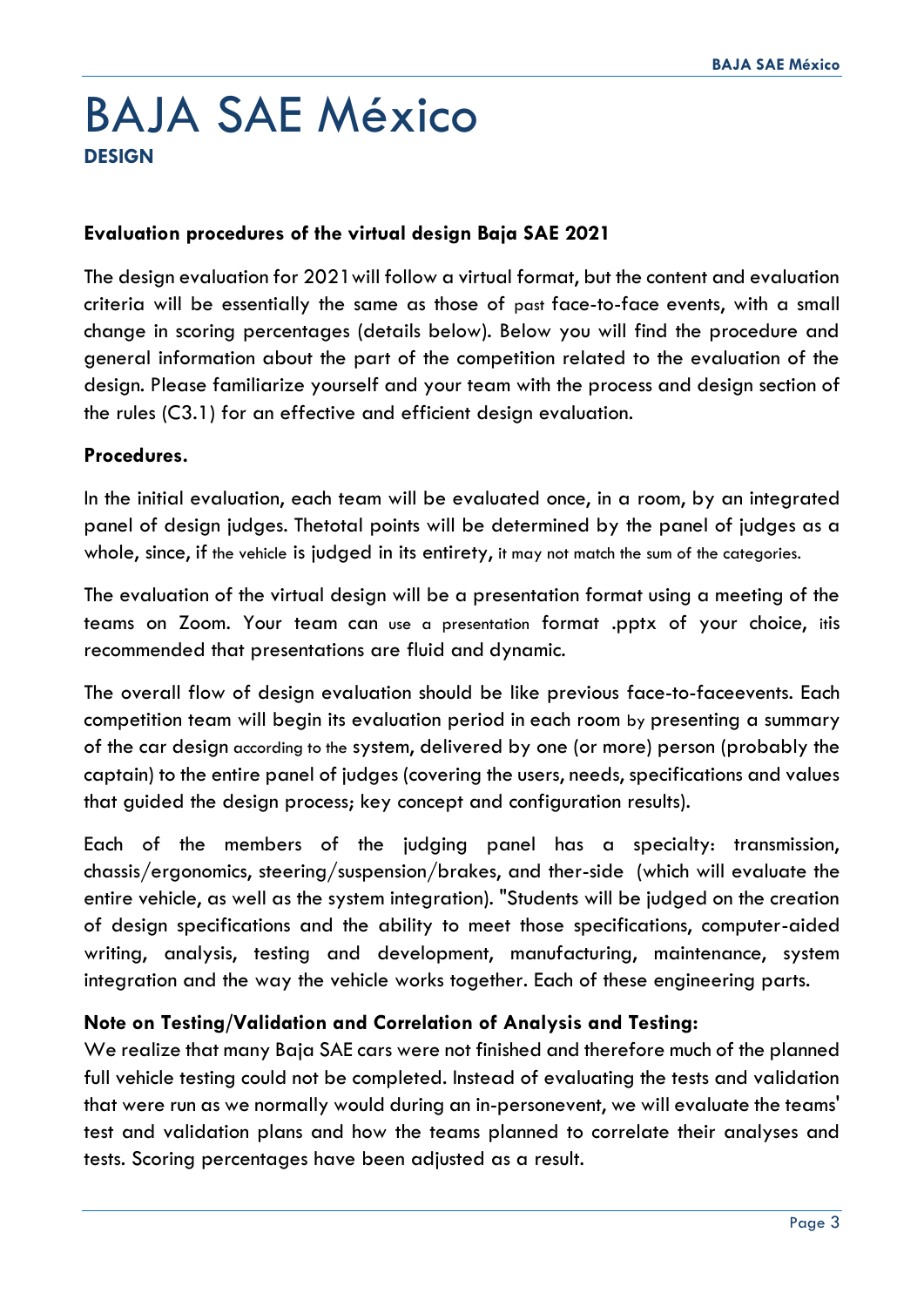#### **BAJA SAE México**

All design judges have significant engineering experience and most have substantial experience in the design of Baja SAE Vehicles. One of the advantages is the ability to have judges from the Automotive Industry and Space Aero participating in the design event, however, keep in mind that each judge has dedicated significant time and commitment to contribute to Baja in SAE's educational outcomes in engineering and education.



**Competition teams should strive to give panels of judges their best performance.**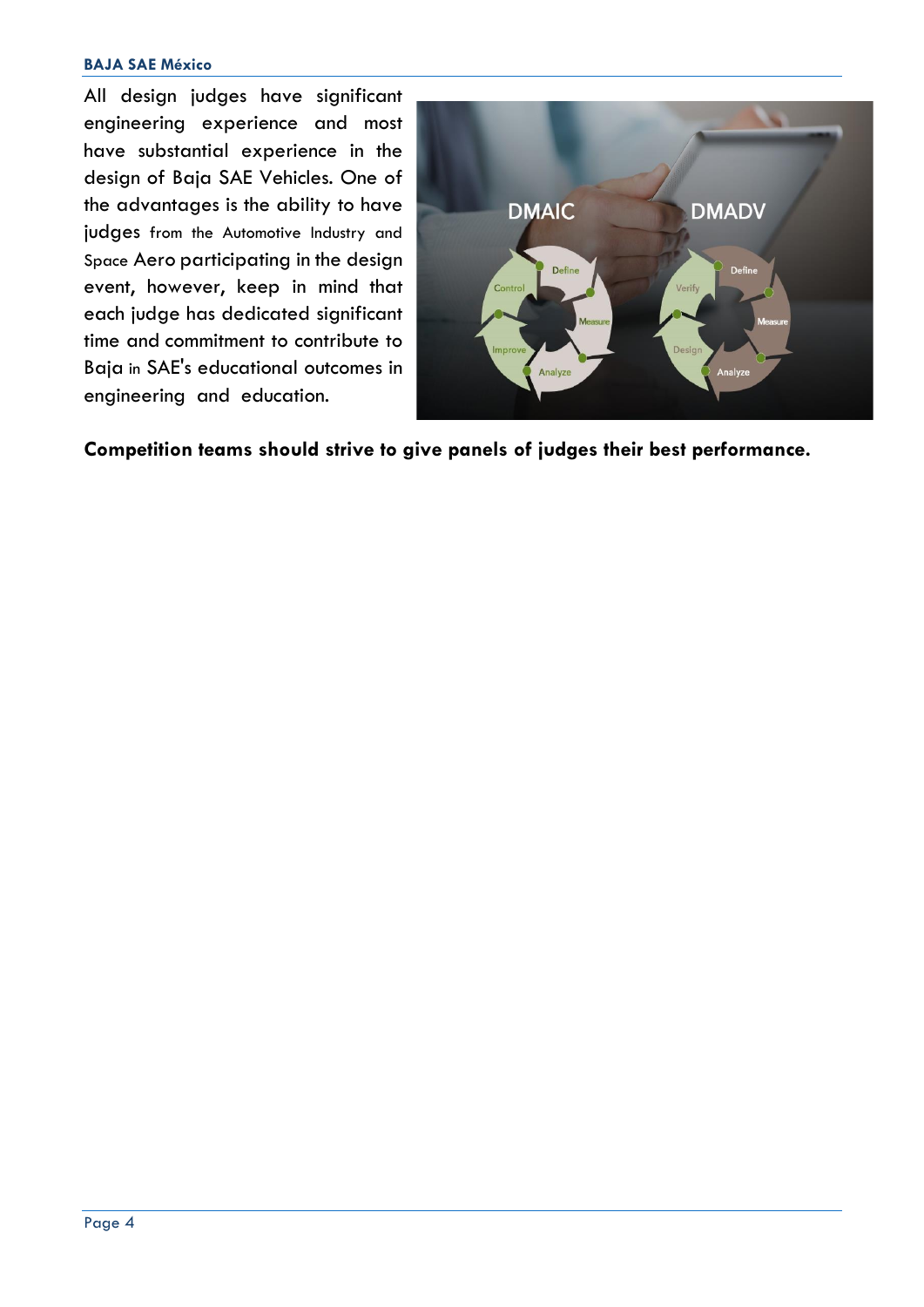#### **Scenario and timeline**

All teams will be assigned a time, date (December3, 4 or 5) and a room for design evaluation. Please join Zoom and be ready for the event at least 5 minutes before your design time. In the event that a team misses its schedule, there is no guarantee that the team will be evaluated, so please be punctual. We will do our best to accommodate the changes, but there is no guarantee that we will be able to change your schedule.

#### **Evaluation design.**

There will be approximately 4 saltstos of design evaluation. Panels of judges shall remain in the chamber and shall not exchange members. Each team will be evaluated in a period of approximately 30 minutes. Details of that period are listed below.

#### **Format**

- 3 minutes to enter the room.

-15 minutes for the vision of the vehicle (team and judges in PLATFORM) time in which they must show the presentations of the subsystems as the case of each room (each subsystem; general package / system integration, suspension, steering, brakes, traction train / powertrain, chassis and ergonomics)

- -10 minutes for judges' questions.
- -2 minutes to leave the room.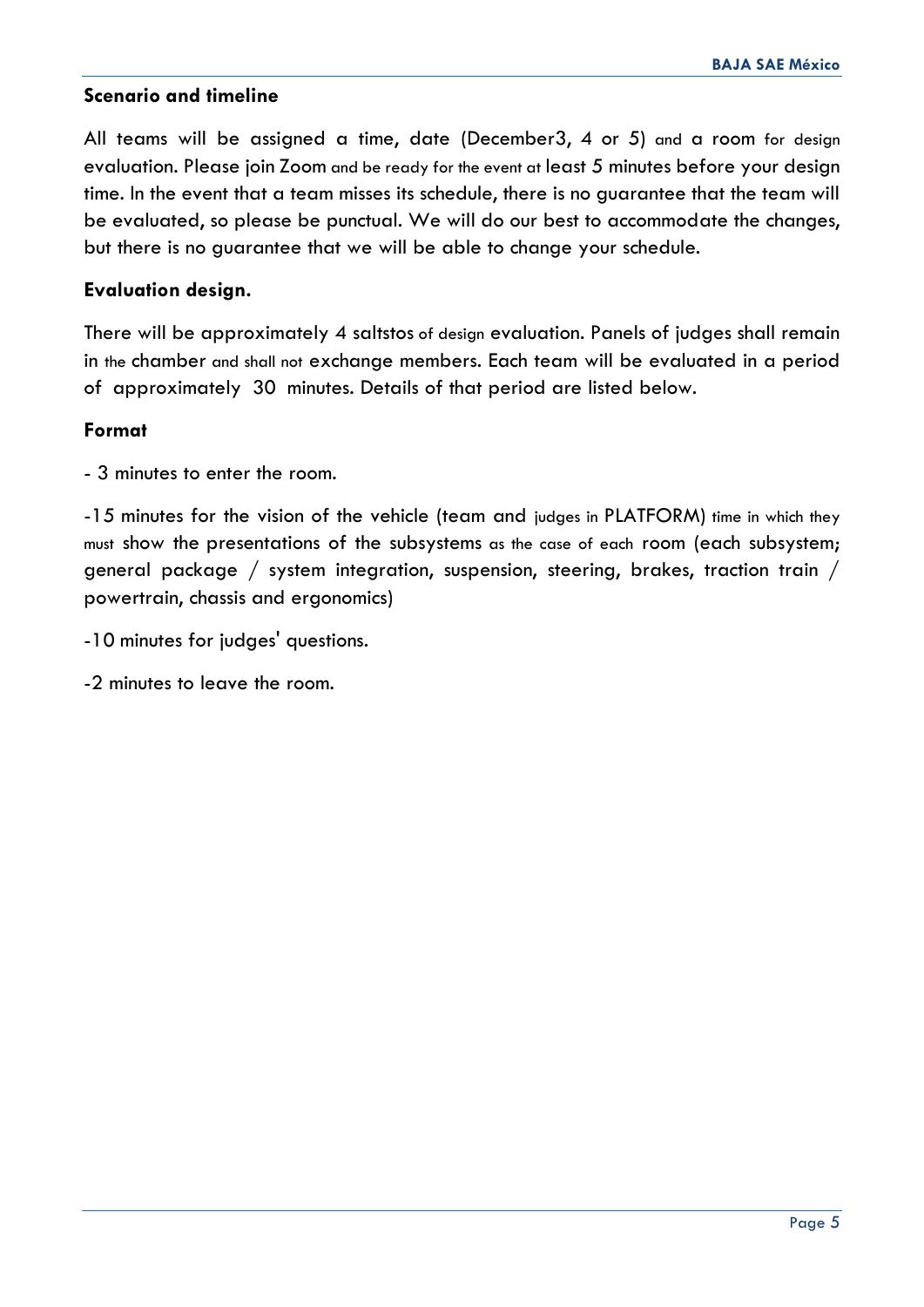| Beginning              | Termination       | <b>Suspension and</b><br><b>Group Steering</b> | <b>Transmission / AWD</b><br><b>Systems</b> | Armor /<br><b>Ergonomics</b> | <b>Brakes</b> and<br>Integration |
|------------------------|-------------------|------------------------------------------------|---------------------------------------------|------------------------------|----------------------------------|
| 8:00:00                | 8:30:00           |                                                |                                             |                              |                                  |
| a.m.                   | a.m.              | Team A                                         | Team H                                      | Team I                       | Team P                           |
| 8:30:00                | q.m. 9:00:00 q.m. | Team B                                         | Team G                                      | Team J                       | Team O                           |
| 9:00:00<br>$\alpha.m.$ | 9:30:00 a.m.      | Team C                                         | Team F                                      | Team K                       | Team N                           |
| 9:30:00<br>a.m.        | 10:00:00<br>a.m.  | Team D                                         | Team E                                      | Team L                       | Team M                           |

#### EXAMPLE OF PRESENTATION TIMES

#### CHOOSE SCHEDULES

#### **End of design:**

The teams with the best scores in the Design valuation will compete in the Finals. Thefinal design will be held on DECEMBER 5 and after all initial design evaluations have been made. The procedure of the Virtual Design Finals will be slightly different from the previous face-to-face events and will follow a format similar to that of the Virtual Initial Design 2021. Each team will be evaluated in a period of 20 minutes. Details of that period are given below.

#### **- Format**

-10 minutes for an overview of the vehicle. It is expected to be the same presentation that was given during the initial design (all the team and all the final judges of the design in it). Minutes that will serve for the presentations of the general package / systems integration. This is expected to be the same presentation that was given during the initial design (all the team and all the final design judges in it).

-The score will take place after all the presentations of the design finals have been given.

-There will be no further comments on the design finals. The finals judging panel will examine each finalist team from an overview and determine the finalists' ranking and bonus points. The final judging panel will examine each finalist team from an overview and determine the finalists' ranking and bonus points.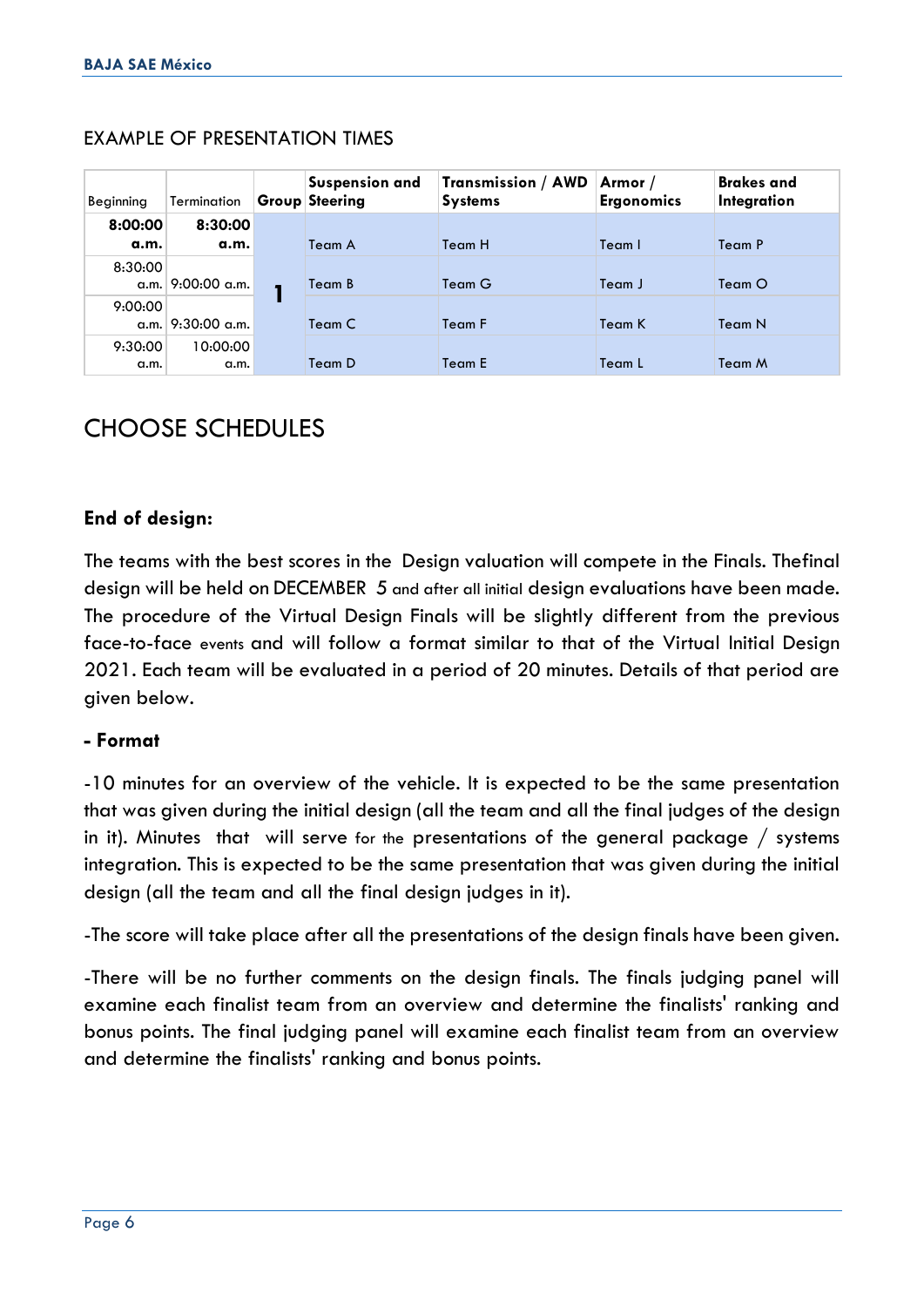#### **4wd / Awd**

#### 2021 bonus points:

If your team was planning to compete with a 4x4 vehicle in the 2021season, there are still some bonus points at stake. Each team that presents a 4x4 vehicle in the design competition will be awarded bonus points to be defined.

#### **4wd/Awd Design Evaluations:**

The 4x4 and Awd design evaluation procedure will follow a format similar to that of 2021 Virtual.

Initial design. Each team will have the possibility to present its design if it wishes in the presentation of the transmission system.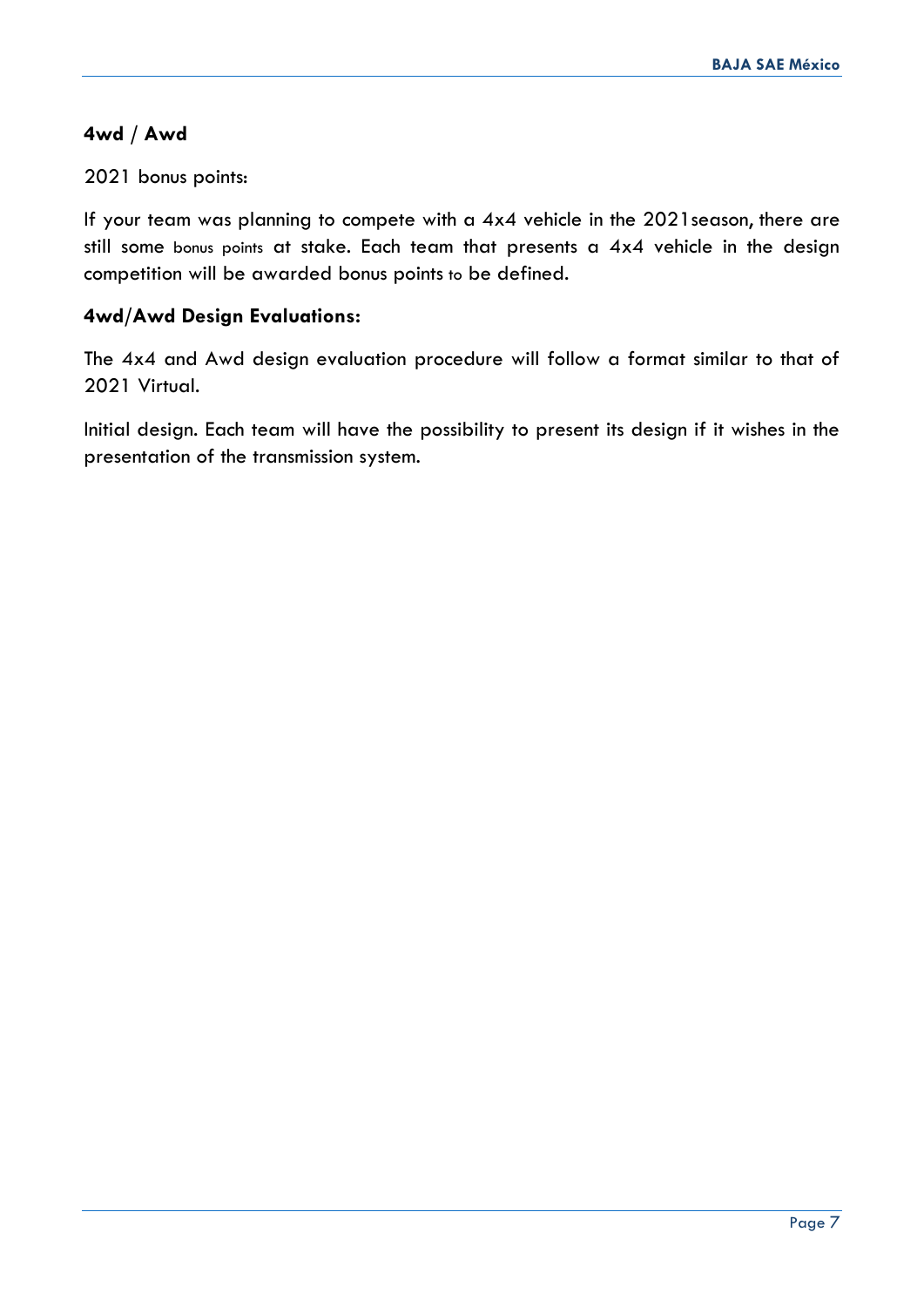## BAJA SAE Mexico **SALES PRESENTATION**

Description of the Baja SAE sales presentation event Date: December 3 2021.

Location: via Zoom.

Schedule: The sales presentation will be judged on December 3, between 8AM and 3PM.

The finals will be taking place on December 5 at a time to be defined.

#### **EVALUATION**

Operations: Deadlines of 30 minutes allocated for the evaluation.

#### **Virtual Sales Presentation Details 2021**

#### **Introduction:**

The sales presentation for 2021 will follow a virtual format, but the content and evaluation criteria will be essentially the same as those of past in-person events.

For an effective and efficient presentation, please familiarize yourself and your team with the Sales Presentation section of the regulation (Article 5). The judges' scorecard and rubric/guide are also recommended resources to review.

#### **Required content:**

Content required to provide by December 1 for the virtual sales presentation event: As a novelty in the virtual event, teams must submit their sales presentation slides in advance. Please turn your presentation into a . PDF and upload it to your team's document presentation page at (ADMIN MAIL). Judges will use them as a reference during deliberation and as a backup in case of technological problems.

It is understood and expected that the content of the presentation may change between what is submitted and what is presented.

We also understand that conversion to a .PDF may limit your presentation, but it is necessary due to the size of the file.

Objective and Audience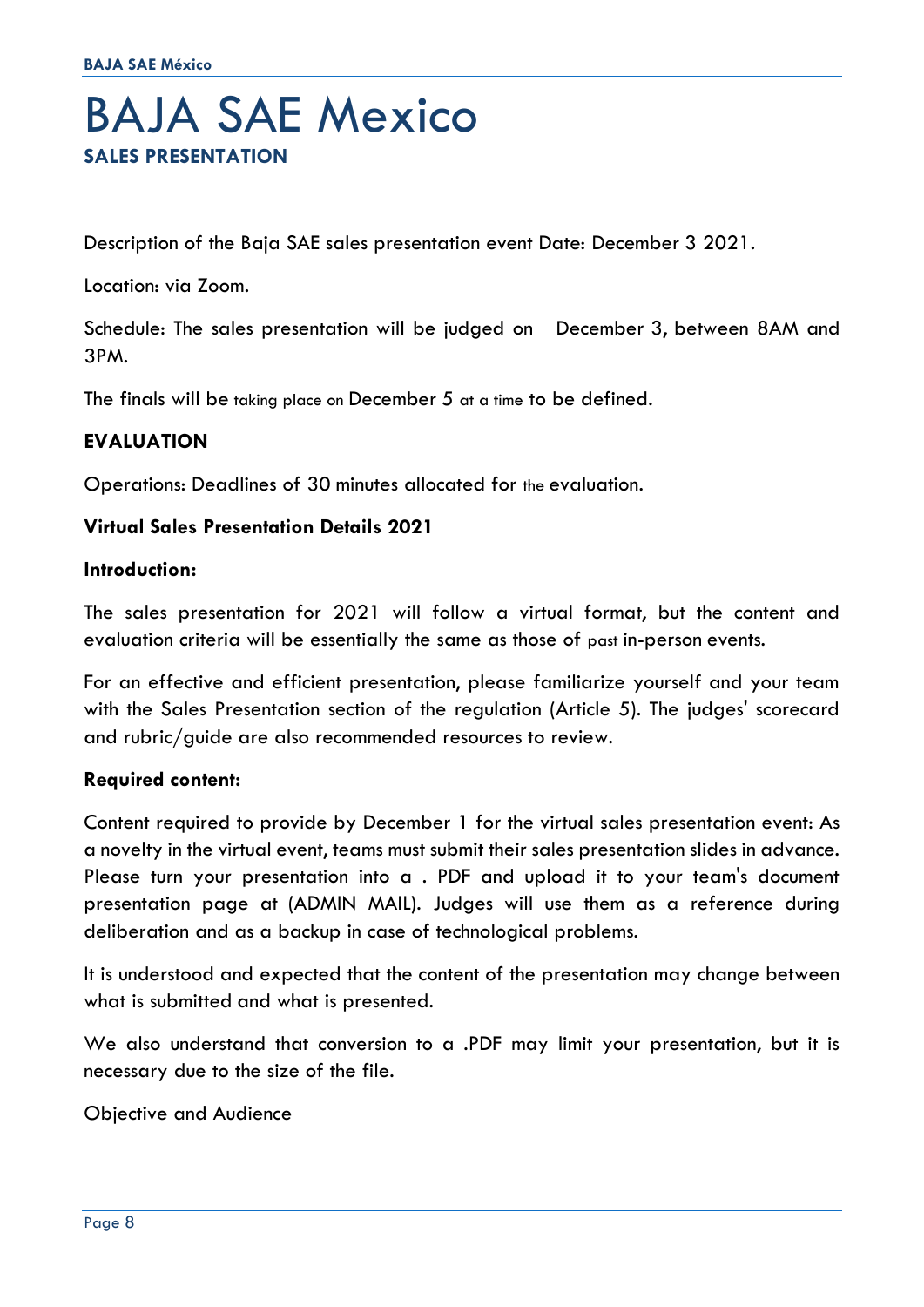The objective and audience of the sales presentation remains unchanged for the virtual format:

-Objective"... that the team persuade the "executives" of a hypothetical manufacturing company to invest in the design, manufacture, sale and distribution of the team's SAE vehicles. The team must assume that they will produce the vehicle at a rate of 4,000 units per year. See the trial rubric for a broader context."

-Public"... teams should assume that the judges will be a mixed group of corporate executives who may have experience in marketing, production and finance, as well as engineering."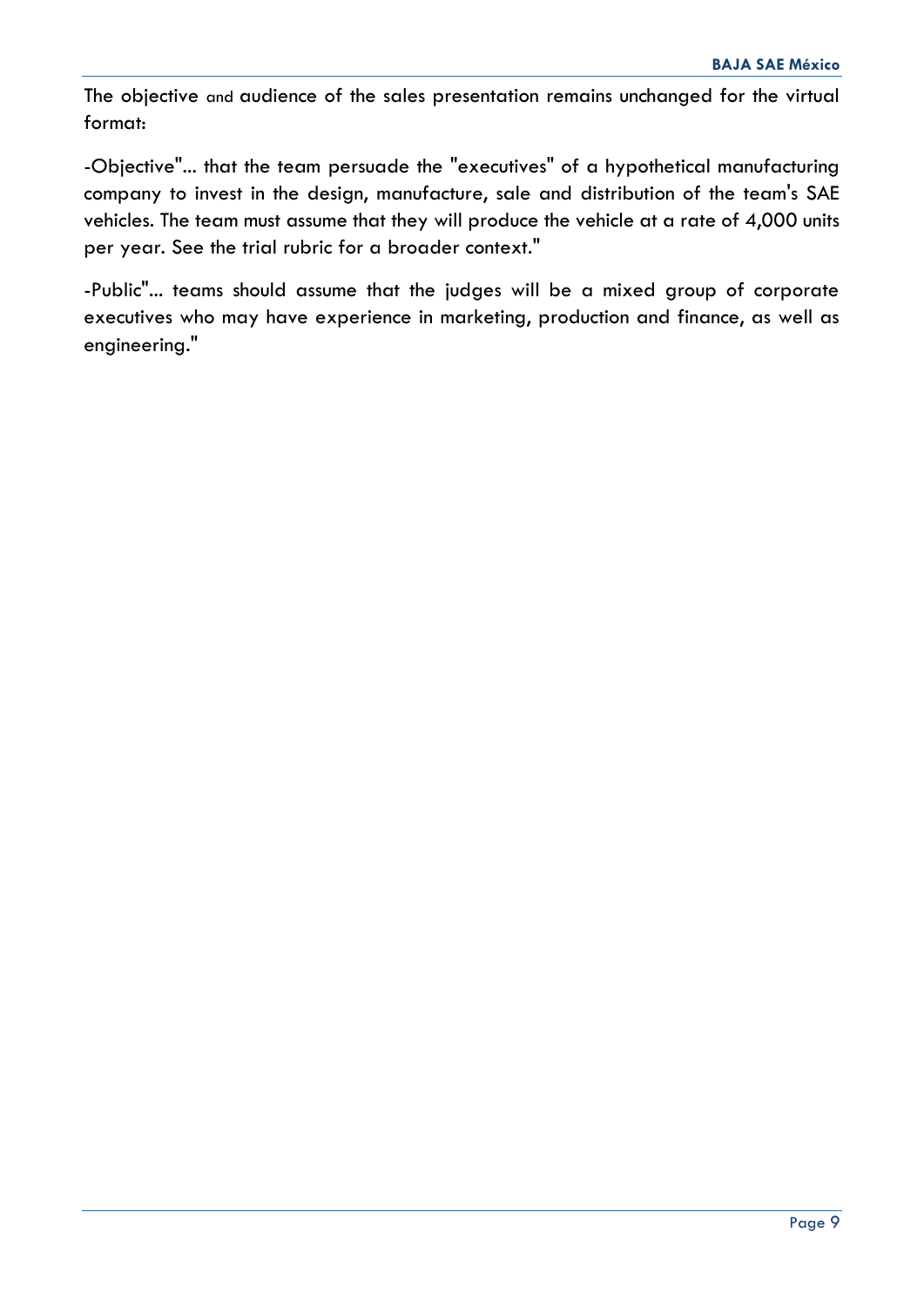#### **Presentation format**

The format remains mostly unchanged, but there are some differences:

-All teams will be assigned a date and time of sales presentation (DAY AND TIME). They will also receive access to a Zoom link for their specific room. Please join in and be ready to present at least 10 minutes before the scheduled time. In the event that a team loses its time slot, there is no guarantee that the equipment will be evaluated, so please be punctual. We will do our best to accommodate the changes, but there is no guarantee that we will be able to change your schedule.

The number of sales presentation rooms is still being determined. Panels of judges will remain in a room, and will not exchange members. Each team will be evaluated in a period of 30 minutes. Details of that period are listed below.

-One or more team members can make the presentation to the judges.

-Time is limited to three (3) minutes to enter the room.

-The presentation itself is limited to a maximum of fifteen (15) minutes (the entire team of students and all the judges in the same o).

-After the presentation there will be a question period of approximately ten (10) minutes (the entire team of students and all the judges in it).

Only judges can ask questions. Any team member on the floor/stage of the presentation can answer questions even if that member did not speak during the presentation itself.

-three (2) minutes for the judges and team to leave the room.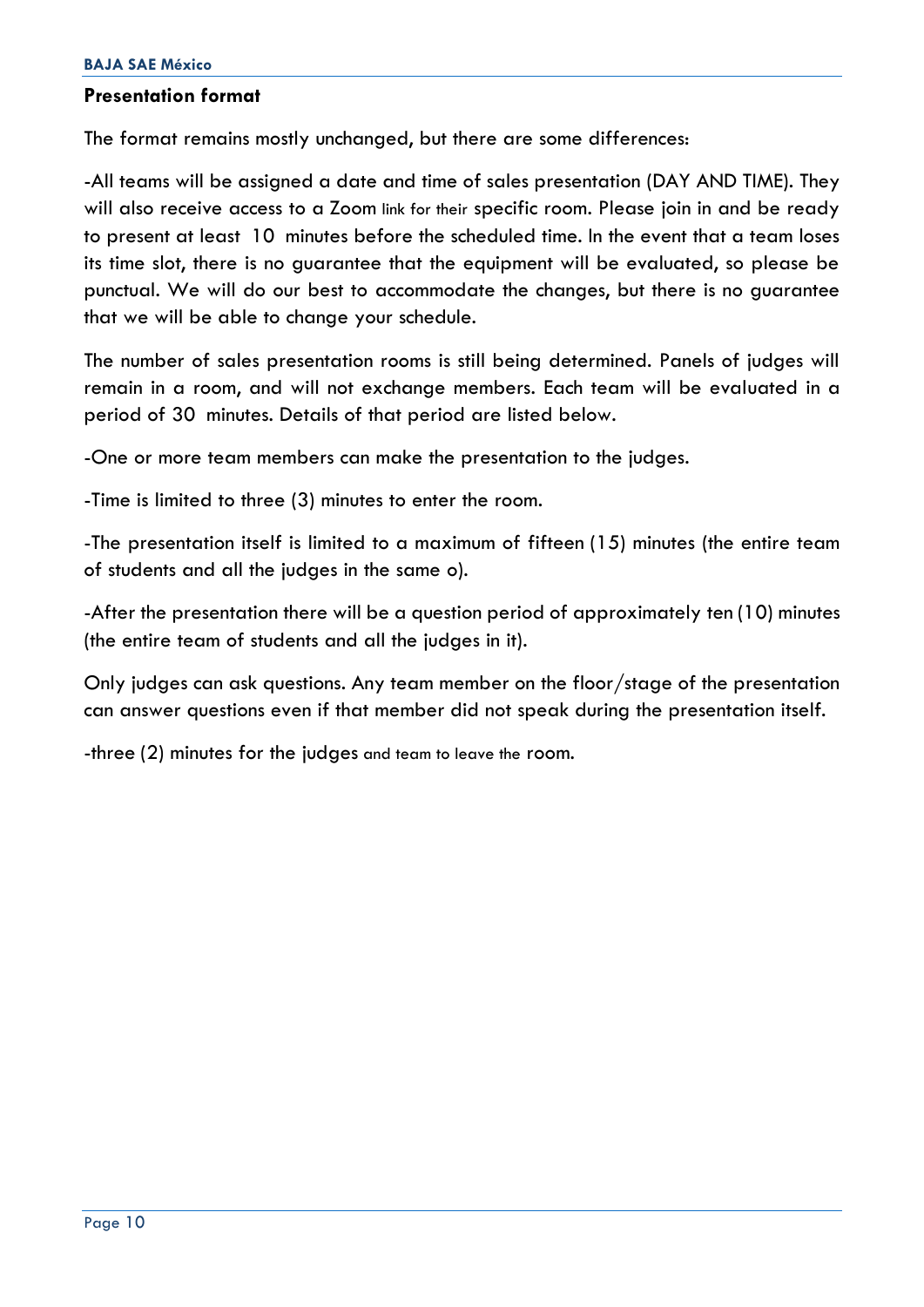#### **Punctuation**

Score remains unchanged: "The sales presentation event will be scored based on categories such as: 1) The content of the presentation, 2) The organization of the presentation, 3) The effectiveness of the visual aids, 4) The speaker's presentation, and 5) The team's answers to the judge's questions." The organizers reserve the right to use a method of their choice to standardize scores in all rooms if they deem it necessary.

#### **End**

The final will be defined at the end of the evaluation of all the teams. The first three teams to show up will be notified. The first three teams to show up will be notified to December 5. The format will be consistent with regular presentations: Invitation to the meeting of zoom with a ten-minute presentation. The difference is that it will be open to any team of students who see it (we encourage other schools to come and see it). A panel of judges will be selected for the finals and there will be no Q&A session. Teams watching from a distance will not be able to record the presentations of the finals.